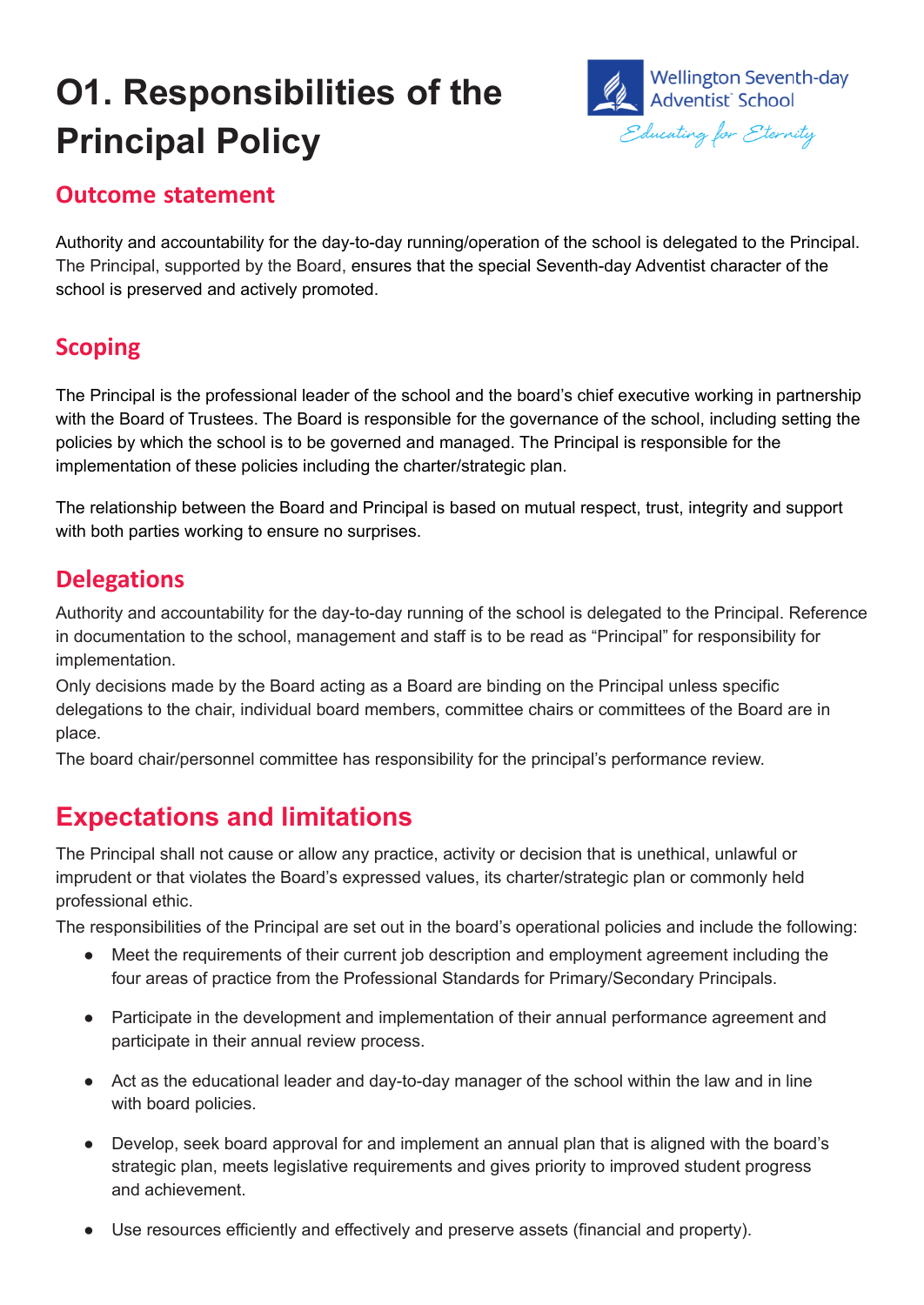- Operate within the Board's approved annual budget.
- Give effect to good employer policies and practices through effective procedures, instructions or guidelines.
- Employ, deploy and terminate staff positions in line with board policy and legislative requirements.
- Communicate with the community on operational matters as and where appropriate.
- Refrain from unauthorised public statements about the official position of the board on social, political and/or educational issues that are or have the potential to be controversial.
- Keep the board informed of all information relevant to its governance role and report this in accordance with the requirements set out under Monitoring below.
- Act as the protected disclosures officer and ensure procedures are in place to meet the requirements of the Protected Disclosures Act 2000.
- Appoint, on behalf of the board, the privacy officer and EEO officer.
- Ensure school procedures meet the legislative statutes and regulations as set down in the appropriate Acts, Ministry of Education circulars and Education Gazette.
- Ensure systems are developed and implemented to support the smooth running of the school in regards to surrender and retention of property and searches of students. Written records and storage of items must be consistent with legislative requirements and associated rules and guidelines.

The Principal is not restricted from using the expert knowledge of individual board members acting as community experts.

## **Procedures/supporting documentation**

Board's governance and management policies and definitions

Principal's job description

Principal's employment agreement including relevant Principal Professional Standards

Principal's performance agreement and review report

Annual implementation plan and budget

Personnel-related policy and procedures including appointments and performance management

## **Monitoring**

The board will review the principal's performance in line with its policy on principal performance review.

Evidence gathered for the review will include principal reporting to the board in line with the board's annual workplan and that addresses all matters having real or potential legal considerations and risk for the school including significant trends, implications of board decisions, issues or risk to policy compliance or changes to the basis upon which the board's strategic aims have been developed.

The Principal will prepare (or, where appropriate, delegate, coordinate and approve) a report for every board meeting that:

● is timely, accurate and presents information in an understandable form that is not too complex or lengthy